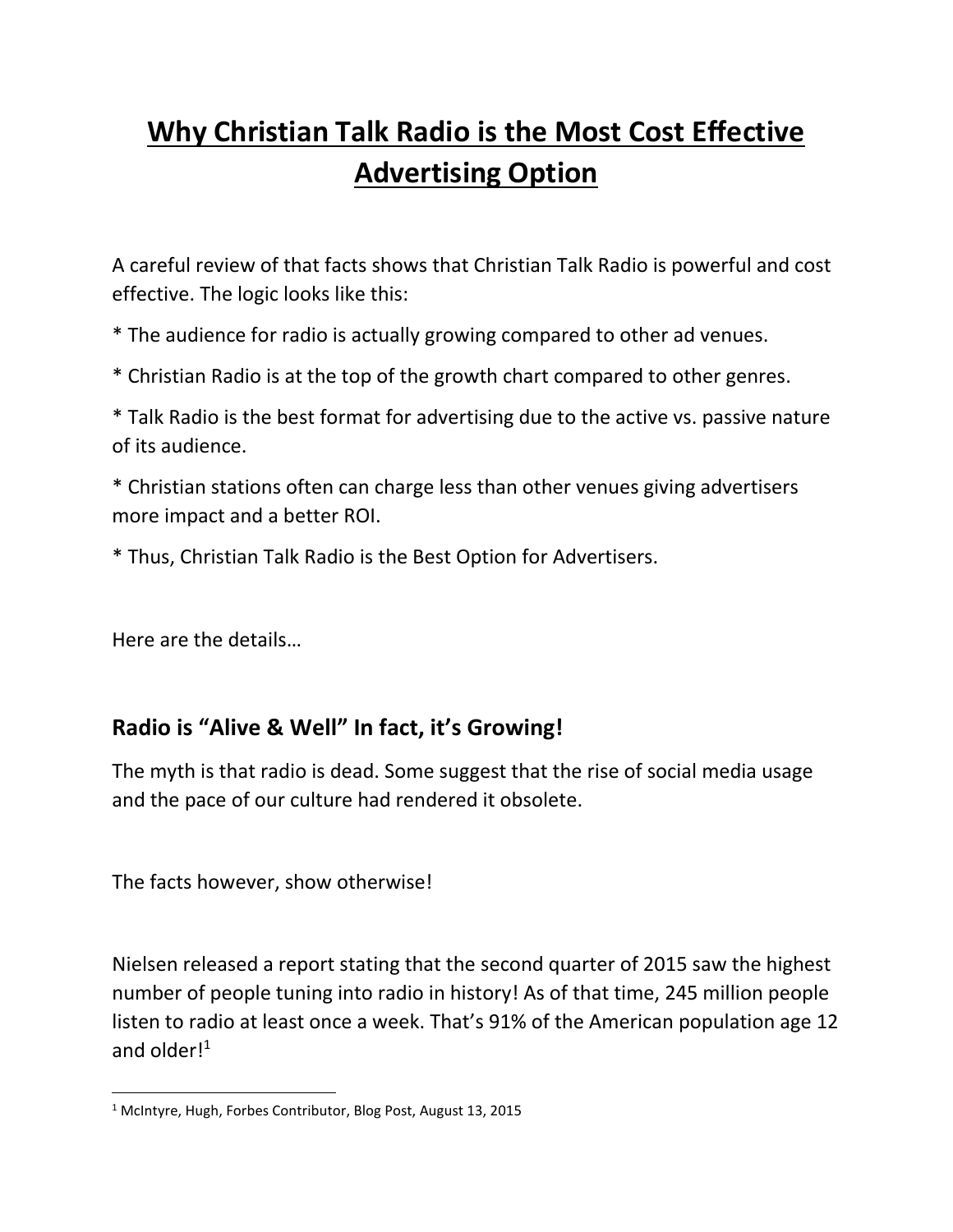Forbes contributor Hugh McIntyre believes this is due in part to the amount of automobile travel most Americans do each day and the fact that they listen to the radio while driving/riding.

### *Christian Radio at the Top*

Not only is radio growing, Christian Radio leads the pack in many respects. Here are just a few examples:

1. According to Inside Radio's October 2012 report, Christian radio listeners are the most format faithful. Almost 73% feel their favorite station is "a lot better" than other choices compared to about 50% of non-Christian listeners' view of their stations.<sup>2</sup>

2. Salem Media Group's Radio Insights showed that Christian Radio was the 2014 format winner, gaining 69% above the previous year. This beat all other formats including Adult Hits, Classic Hits, News, Sports, Country, etc.<sup>3</sup>

3. That same report showed that more than 2/3 of Christian Radio Stations Finished that year with MORE LISTENERS than they had in 2013.

4. Christian Radio has more buyers. According to Arbitron, Religious format stations had the highest percentage of listeners aged 45 and older. Thus, they have more disposable income and are often decision makers who can act on your advertisements.<sup>4</sup>

 $\overline{\phantom{a}}$ 

<sup>2</sup> Inside Radio Report, October 26, 2012

<sup>&</sup>lt;sup>3</sup> Harker Research, Radio InSights: Format Winners of 2014, reported by Salem Media Group, 2015

<sup>4</sup> Arbitron, Radio Today Advocace Report, 2011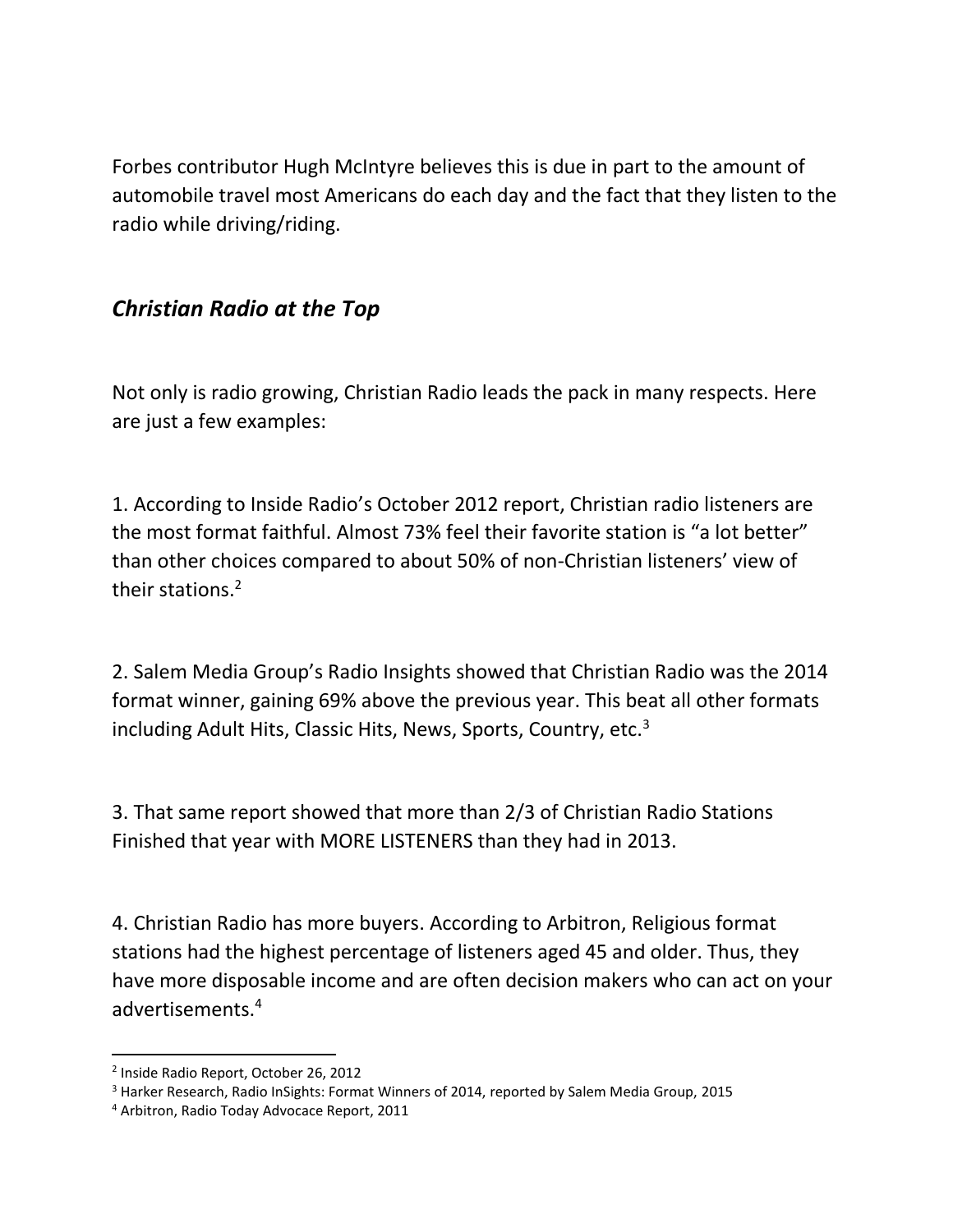5. Most listeners are evangelical. This is relevant since they tend to be more prone to seek-out other Christians to do business, etc. This means more impact for less money. In local terms, "Pondering," WSDK's daily talk radio program, starts its advertising packages at only \$25!

# **Christian Talk Radio—the Best of the Best**

In an article entitled, "Talk Radio: The Real Revenue Generator," Mark Masters wrote,

*"Here's some interesting data on just how powerful the talk radio medium is as a revenue generator—it's mind blowing stuff. A while back, I had my staff analyze America's top 20 rated markets, and compare the ratings rank of music stations and talk stations vs. the revenue rank of music and talk stations…News or News/Talk stations out-billed music stations in 16 of the top 20 rated markets and get this, the News/News Talk stations out-billed music stations that were usually 5 to 10 rating ranks above the News/Talk stations.*

*Why is this so? Studies show that the commercial messages aired within talk programming tend to have higher awareness, recall and retention due to the active listening patterns of talk listeners compared to the generally passive attention levels of listeners to background music stations. The active listening patterns of Talk listeners is said to generate as much as three times the response to ads than comparable sized audiences of passive music listeners.*